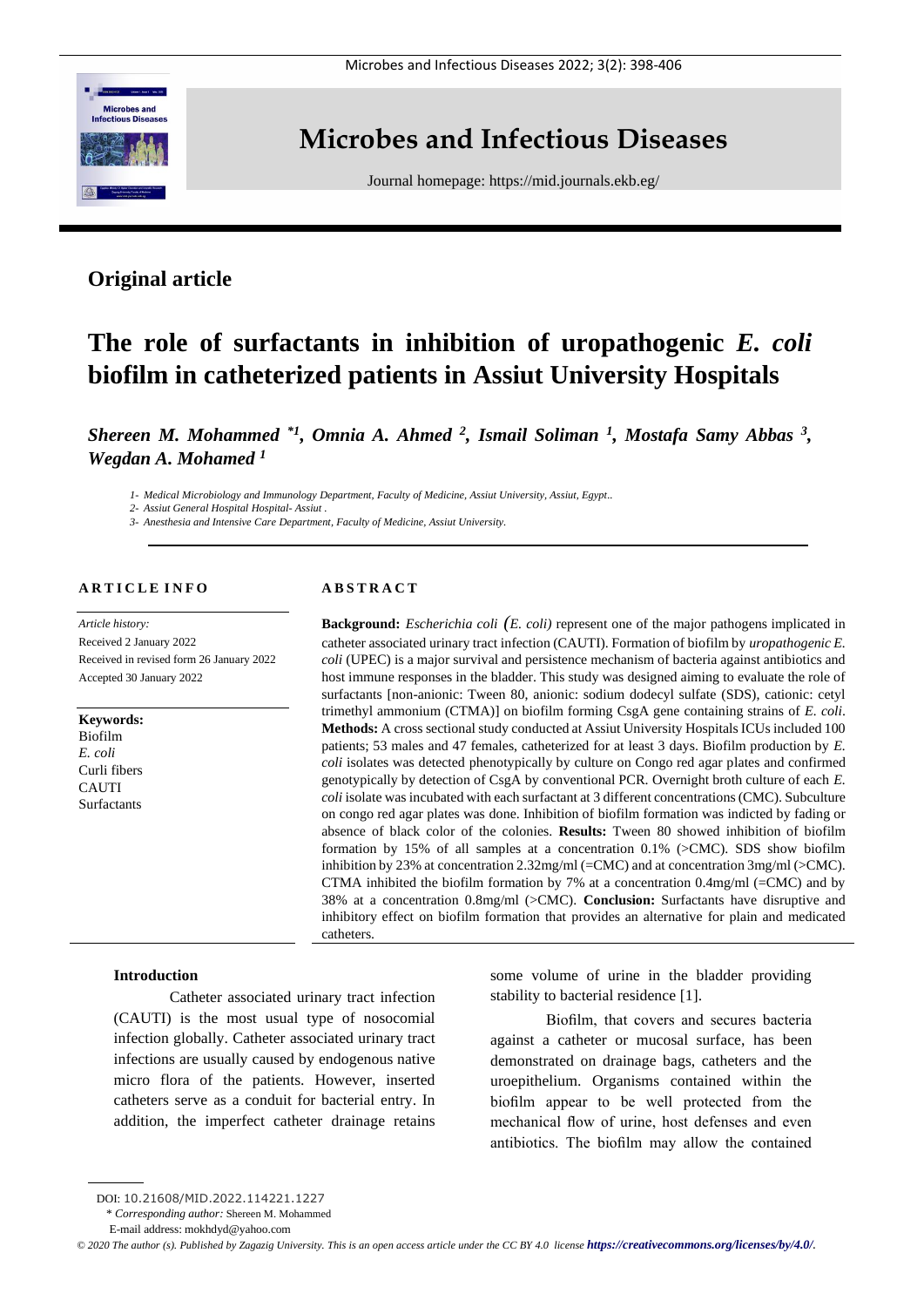sessile organisms to establish a microenvironment from which some may move into the urine. These planktonic microbes are those that are voided and enumerated as bacteriuria by the diagnostic microbiology laboratory [2].

Uropathogenic *E. coli* (UPEC) are frequently isolated from hospital-acquired UTI [3]. Beside symptomatic infections, *Escherichia coli (E. coli)* might be found in the urine in high numbers without causing any symptoms i.e. asymptomatic bacteriuria [4].

Most isolates of *E. coli* carry a transcribable gene encoding for biofilm (curli fibers). *Escherichia coli* curli fibers are encoded on the *Csg* (curlin subunit gene) gene cluster, comprised of two differently transcribed operons, one which encodes the *CsgB, CsgA* and *CsgC* genes, and a second which encodes *CsgD, CsgE* and *CsgG* genes [5]. Curli fibers consist of polymers of a single 15-kDa protein encoded by the subunit gene *CsgA* and production of the curli fibers requires expression of both operons [6].

Basically, there are two different ways to approach the treatment of biofilms, that is, to prevent them forming or to remove already formed biofilms. In order to prevent biofilm formation, the planktonic cells attachment to surfaces or the maturation of early micro-colonies to fully structured biofilms must be prevented. Prevention of initial attachment can be approached by modifying surface to which microbes will attach, or treating microbial cells to block their attachments to surface [7,8].

Pre-conditioning of surface with some surfactants can inhibit microbial attachment [9]. Surfactants often have antimicrobial activity and interact with various cellular components, such as proteins and lipids, to reduce microbial cell growth and viability. This may provide a promising alternative for prevention of drug resistant biofilm forming bacteria implicated in CAUTIs [10].

#### **Methods**

#### **Ethics approval**

This study was approved by the Human Ethics Committee of Faculty of Medicine in Assiut University IRB no: 17100706. Informed consent was obtained before collecting samples from all patients and control subjects.

**Study design:** Cross sectional study.

**Subjects:** This study included 100 patients (47 females and 53 males, their age ranged between 23- 80 years) admitted to emergency department ICU.

#### **Inclusion criteria:**

Eligible participants in the study fulfilled the following criteria :

- ICU patients.
- Period of catheterization  $\geq 3$  days.
- Had one of the following symptoms: fever>38℃, tenderness and turbidity of collected urine.

#### **Exclusion criteria included:**

- Patients with medicated catheter.
- Patients taking some drugs which affects the results, these drugs included : metronidazole, riboflavin, methocarbamol, nitrofurantoin.

Urine samples were aseptically collected from catheter tubes of these patients.

# *Fresh un-centrifuged urine sample was subjected to:*

Naked eye examination for physical properties and viable bacterial counting by pour plate method with significant bacteriuria defined as  $\geq 10^5$  colony forming units per milliliter [11].

# *Urine samples were centrifuged at 2000 rpm for 5 minutes and urine sediment was subjected to:*

Wet mount examination, examination of Gramstained smear and culture on blood agar, MacConkey's agar and Eosin Methylene Blue (EMB) agar for isolation *E. coli* strains. Suspected *E. coli* isolates were confirmed by subculture on Triple iron sugar (TSI) agar, Indole test Methyl Red (MR) test, Voges-Proskauer (VP) test, Simmons Citrate Agar and Christensen′s urea agar **(all culture media and biochemical tests were provided by Hi media, India)**.

# *Detection of uropathogenic E. coli biofilm*

Phenotypic detection was performed by culture on Congo red (Sigma-Aldrich) supplemented agar plates. Black colonies with a dry crystalline consistency were considered as positive. Pink colonies and colonies with occasional darkening at the centers of colonies were considered as weak slime producers [12]. Molecular confirmation of biofilm production was performed by conventional PCR amplification of *CsgA*. DNA Extraction was performed by boiling method [13]. *CsgA* forward primer is 5'GTAGCAGCAATTGCAGCAATCG3' and *CsgA* reverse primer is 5'TTAGATGCAGTCTGGTCAACAG3' [14]. PCR reaction was performed in a 10 µl mixture containing 3 ul of template DNA (70 ng/ $\mu$ l), 5 ml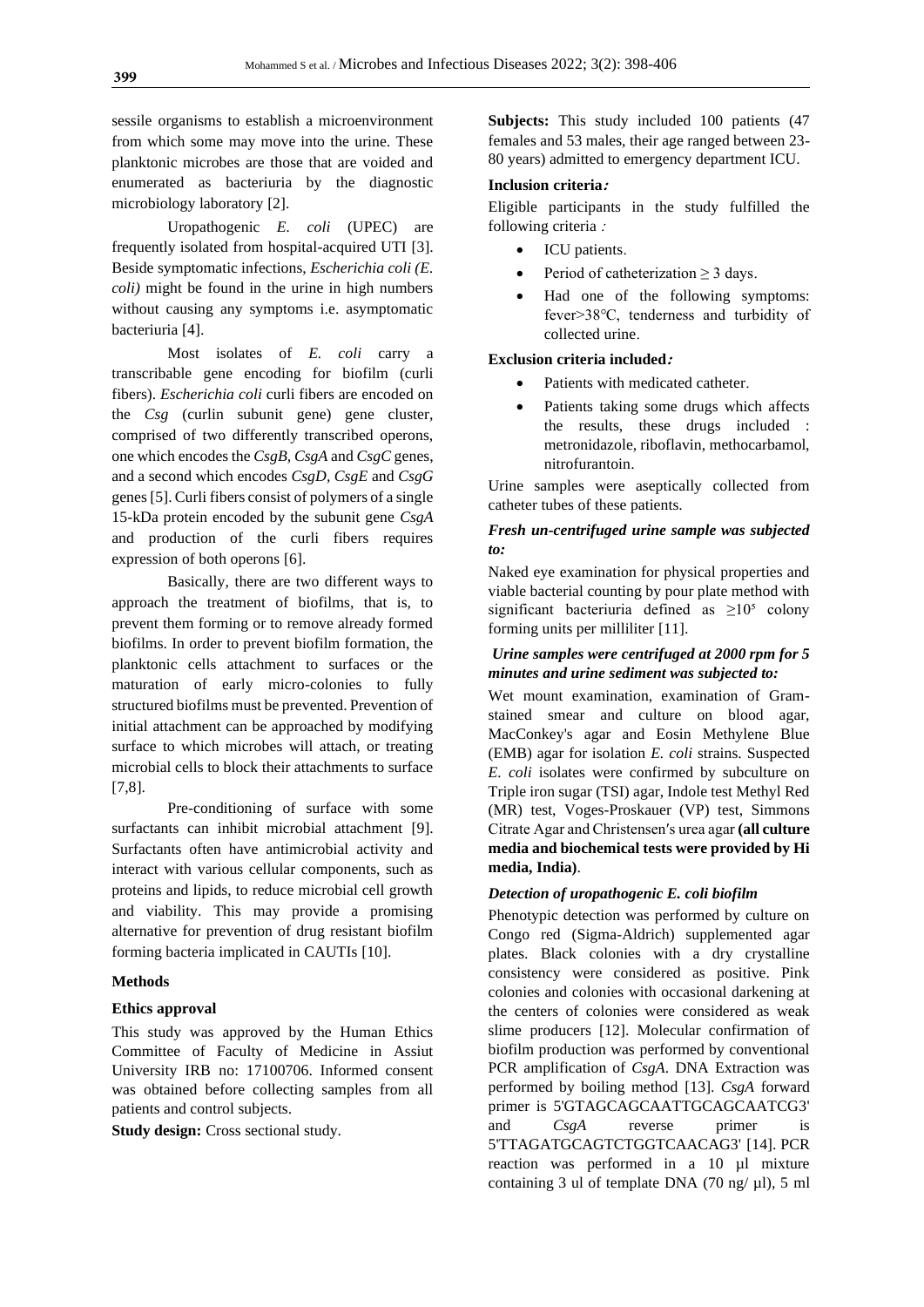of PCR master mix (COSMO PCR RED M. MIX, W1020300X, USA), and 1 ul (10 pmol) of each primer. Amplified product was detected by agarose gel electrophoresis. DNA bands were visualized by U.V. illumination at 366 nm wavelengths on U.V. Tran illuminator.

### *Determination of in vitro susceptibility of uropathogenic E. coli isolates*

*In vitro* susceptibility of UPEC isolates to commercially available antibiotic discs **(provided by Titanmedia/ india**) was preformed according to modified Kirby-Bauer disk method [15]. Results were interpreted according to CLSI, 2020 guidelines. Discs of different antibiotic groups tested in the study included streptomycin, gentamycin, kanamycin, amikicin, nalidixic acid, ciprofloxacin, trimethoprim/ sulfamethooxazole (cotrimoxazole), tetracycline, chloramphenicol, imipenem, meropenem, tazobactam/ pipracillin, cefexime, ceftriaxone and ampicillin.

In vitro susceptibility of UPEC isolates to surfactants (at concentrations <CMC,  $=$ CMC & >CMC; with CMC stands for Critical Micelle Concentration) was determined by agar cup diffusion method [16]. The plates were incubated at 37℃ for 24 h and zone of inhibition of growth was measured.

#### *Biofilm inhibition Assay by surfactant*

Stock solution of each surfactant was prepared in distilled water as a solvent from which dilutions were prepared to reach concentrations =CMC, <CMC and >CMC **(Table 1)**.

For all studied surfactants, each *E. coli* isolate suspended in LB **(Hi media, India)** was categorized in a microtiter plate as four groups; one group to which 80 µL of a surfactant concentration <CMC was added, the second group to which 80 µL of a surfactant concentration =CMC was added, the third group to which 80 µL of a surfactant concentration >CMC was added and a control group (80 µL bacterial suspension in 120 µL LB without a surfactant). After 24 h of incubation at 37℃, culture from each well was done on Congo red supplemented agar plates to observe the inhibition of biofilm formation indicated by fading or absence the black colony color.

#### *Effect of surfactant on microbial growth*

Optical densities of the bacterial growth in the wells of microtiter plates were read at the absorbance wavelength of 630 nm before incubation and after overnight incubation of the plates at 37℃ to assess the inhibitory effect of different concentrations of surfactants added to the wells on bacterial growth.

Inhibition (%) =  $[(A_C - A_T)/A_C] \times 100$ .

 $A_C$  is the absorbance of control well and  $A_T$  is the absorbance of treated well with particular surfactant concentration [16].

| <b>Types of surfactants</b>                                        | <b>Structural</b><br>formula | <b>Different</b><br><b>concentrations</b> |        | surfactants |
|--------------------------------------------------------------------|------------------------------|-------------------------------------------|--------|-------------|
|                                                                    |                              | $<$ CMC                                   | $=CMC$ | >CMC        |
| Tween 80 (ml/ml)                                                   | $C_{64}H_{124}O_{27}$        | 0.001                                     | 0.01   | 0.1         |
| (SDS)<br>Sodium<br>sulfate<br>lauryl<br>(mg/ml)                    | $C_{12}H_{25}SO_4Na$         | 1.14                                      | 2.36   | 4.72        |
| <b>Cetyl Trimethyl Ammonium Bromide</b><br>(CTMA/ CTAB)<br>(mg/ml) | $C_{19}H_{42}Br$             | 0.2                                       | 0.4    | 0.8         |

**Table 1.** Surfactant structural formula and concentrations.

#### **Statistical analysis**

Data were analyzed using the Statistical Package for Social Sciences version 16.0 (SPSS, Chicago, IL, USA). The statistical significance of differences between groups was expressed as *P* value with  $p$  value <0.05 was regarded as statistically significant.

## **Results**

Out of 100 urine samples examined by viable count, revealed 82% significant bacteriuria. The most common isolated microorganism was *Candida* species (32%) and *Staphylococci* species (17%). The most common isolated Gram-negative bacilli from urine samples included *E. coli* (13%) followed by *Klebsiella* (8%), *Pseudomonas* (4%), *Proteus* (4%) and other lactose non-fermenters  $(4\%)$ .

The 13 *E. coli* isolates identified on culture media and by biochemical reactions were biofilm producers as detected by colony color on Congo red agar plates and confirmed by conventional PCR amplification of *CsgA* gene **(Figures 1 and 2)**.

The biofilm forming *E. coli* isolates were 100% resistant to nalidixic acid, ceftriaxone,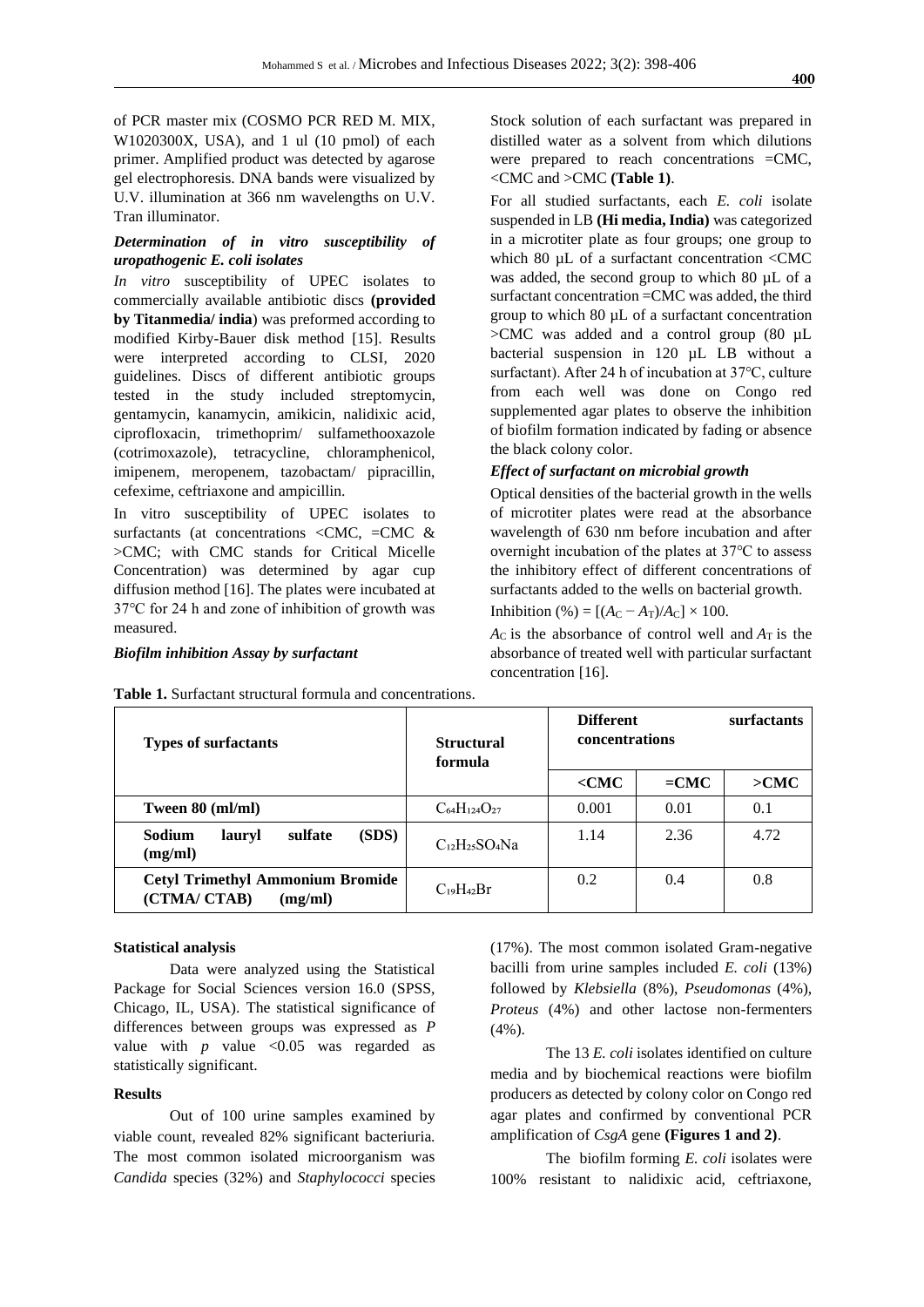tetracycline, imipenem, ciprofloxacin, kanamycin, ampicillin, cefixime and tazobactam/ piperacillin. These isolates were 92.4% resistant to trimethoprim/ sulfamethooxazole (Cotrimoxazole) and 84.6% resistant to streptomycin, gentamycin, amikacin and chloramphenicol. on the other hand, lowest resistance was to meropenem (53.9%). The in vitro susceptibility of *E. coli* isolates to the surfactants proved marked zone of inhibition to SDS and CTMA both at concentration =CMC and >CMC **(Table 2)**.

The inhibitory effect of surfactants on biofilm formation among *E. coli* isolates is shown in **figure (3)**.

Tween 80 has insignificant inhibitory effect on bacterial growth which was clear when growth of bacterial isolates (measured at the absorbance wavelength of 630 nm) in the wells containing tween 80 at different concentrations was compared to bacterial growth in control wells (containing no tween 80) after overnight incubation. On the other hand, SDS has inhibitory effect on growth of *E. coli* isolates because there was a statistically significant difference in the absorbance between the wells containing SDS at a concentration  $\leq$ CMC and the control wells (*p* value 0.008), the wells containing SDS at a concentration =CMC and the control wells (*p* value 0.001) and the wells containing SDS at a concentration >CMC and the control wells (*P* value 0.000) after overnight incubation. Also, CTMA has inhibitory effect on growth of *E. coli* isolates when used at a concentration higher than the CMC because there was a statistically significant difference in the absorbance between the wells containing CTMA at a concentration >CMC and the control wells after overnight incubation (*p* value 0.000).

**Figure 1.** Black colonies of biofilm producing *E. coli* isolates Congo red supplemented agar plate.



**Figure 2.** Gel electrophoresis of the PCR –amplified products for detection of *CsgA* gene at 383 bp.



Lane M is a DNA marker (50-1500bp). Lanes 1-13 are positive for *CsgA* gene.

**Figure 3.** Percent of inhibition of biofilm formation by the 13 *E. coli* isolates by using different concentrations of the surfactants**.**

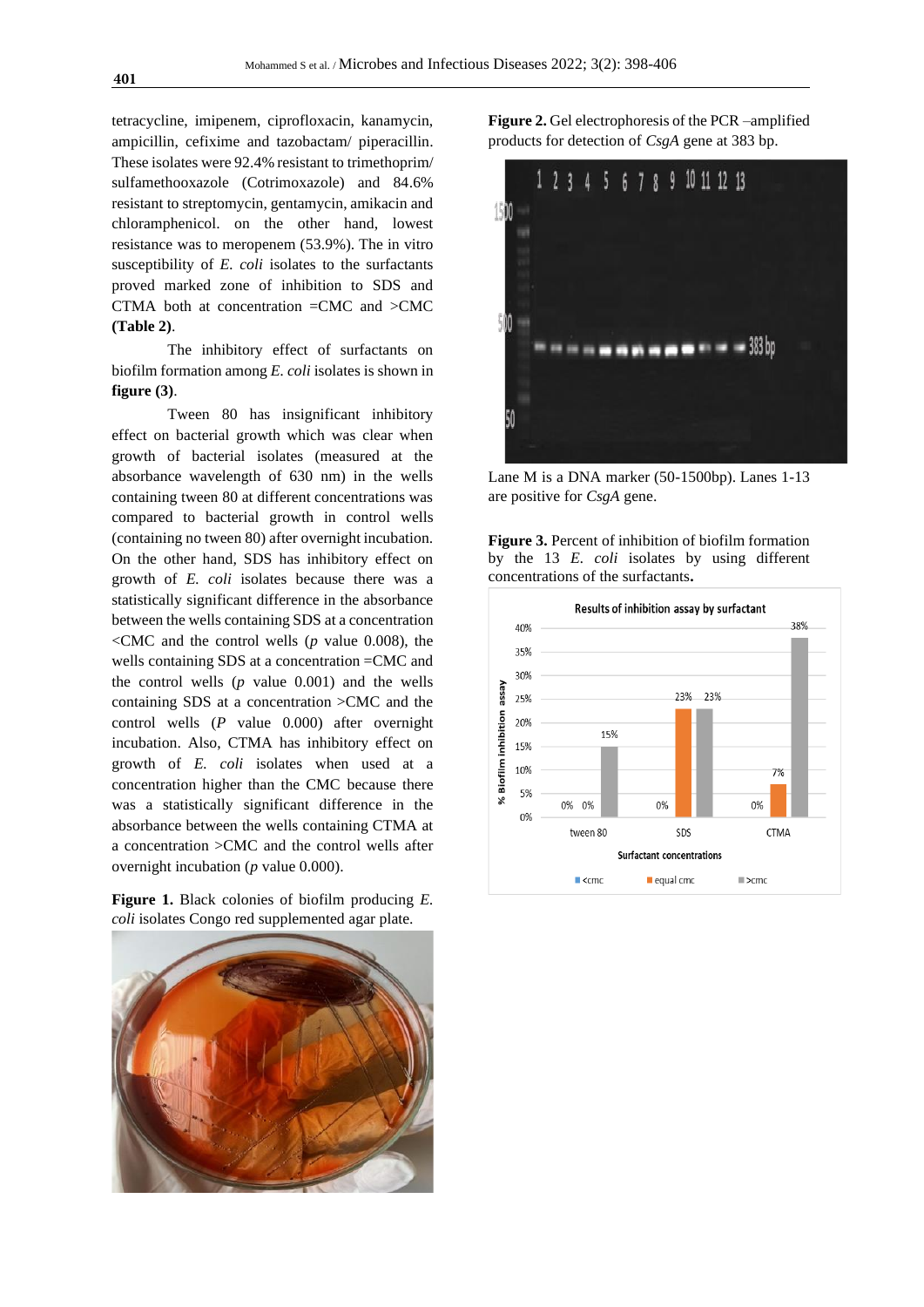| <b>Antibiotics</b>                                            | Antibiotic (zone of inhibition in mm)           |  |  |
|---------------------------------------------------------------|-------------------------------------------------|--|--|
| Antibiotics to which E. coli isolates were 100%               | Nalidixic acid $( \leq 13)$                     |  |  |
| resistant                                                     | Ceftriaxone $( \leq 19)$                        |  |  |
|                                                               | Tetracycline $(\leq 11)$                        |  |  |
|                                                               | Imipenem $(≤19)$                                |  |  |
|                                                               | Ciprofloxacin $(\leq 21)$                       |  |  |
|                                                               | Kanamycin $(≤13)$                               |  |  |
|                                                               | Ampicillin $(≤13)$                              |  |  |
|                                                               | Cefixime $( \leq 15)$                           |  |  |
|                                                               | Tazobactam/Piperacillin $(≤17)$                 |  |  |
| Antibiotic to which E. coli isolates were 92.4%               | Trimethoprim/Sulfamethoxazole                   |  |  |
| resistant                                                     | (Cotrimoxazole) $( \leq 10)$                    |  |  |
| Antibiotics to which E. coli isolates were<br>84.6% resistant | Streptomycin $(≤11)$                            |  |  |
|                                                               | Gentamycin $(≤12)$                              |  |  |
|                                                               | Amikacin $(≤14)$                                |  |  |
|                                                               | Chloramphenicol $(\leq 12)$                     |  |  |
| Antibiotic to which E. coli isolates were 53.9%<br>resistant  | Meropenem $( \leq 19)$                          |  |  |
| <b>Surfactants</b>                                            | Surfactant concentration (zone of inhibition in |  |  |
|                                                               | mm)                                             |  |  |
| Tween 80                                                      | $<$ CMC $(0)$                                   |  |  |
|                                                               | $=CMC(0)$                                       |  |  |
|                                                               | >CMC(0)                                         |  |  |
| <b>SDS</b>                                                    | $<$ CMC $(0)$                                   |  |  |
|                                                               | $=CMC(13-33)$                                   |  |  |
|                                                               | $>CMC (30-35)$                                  |  |  |
| <b>CTMA</b>                                                   | $<$ CMC $(0)$                                   |  |  |
|                                                               | $=CMC(19.4)$                                    |  |  |
|                                                               | $>CMC (21-26)$                                  |  |  |

**Table 2.** In vitro susceptibility results of *E. coli* isolates to both commercially available antibiotic discs and surfactants.

#### **Discussion**

Among the 100 urine samples included in the study, 82% of these samples were reported as positive for nosocomial UTIs.

As concluded in **Talaat et al.** [17], the most common isolated organisms were *candida*  species (39%) and *Staphylococci* species (20%), *E .coli* (13%), *Klebsiella* (9%), *pseudomonas* (4%), *proteus* (4%) and other Lactose non- fermenters  $(4\%)$ .

In our study, all isolated *E. coli* were biofilm producers that was detected by congo red agar supplemented plates and confirmed by detection of *CsgA* gene by conventional PCR. According to **Wojnicz et al.** [14], the PCR products gave positive bands at 383 bp.

The antibiotic susceptibility pattern of isolated *E. coli* results were matched with **Ponnusamy et al.** [18] and **Ramadan et al.** [19] studies that demonstrated a significant correlation between biofilm production and antibiotic resistance.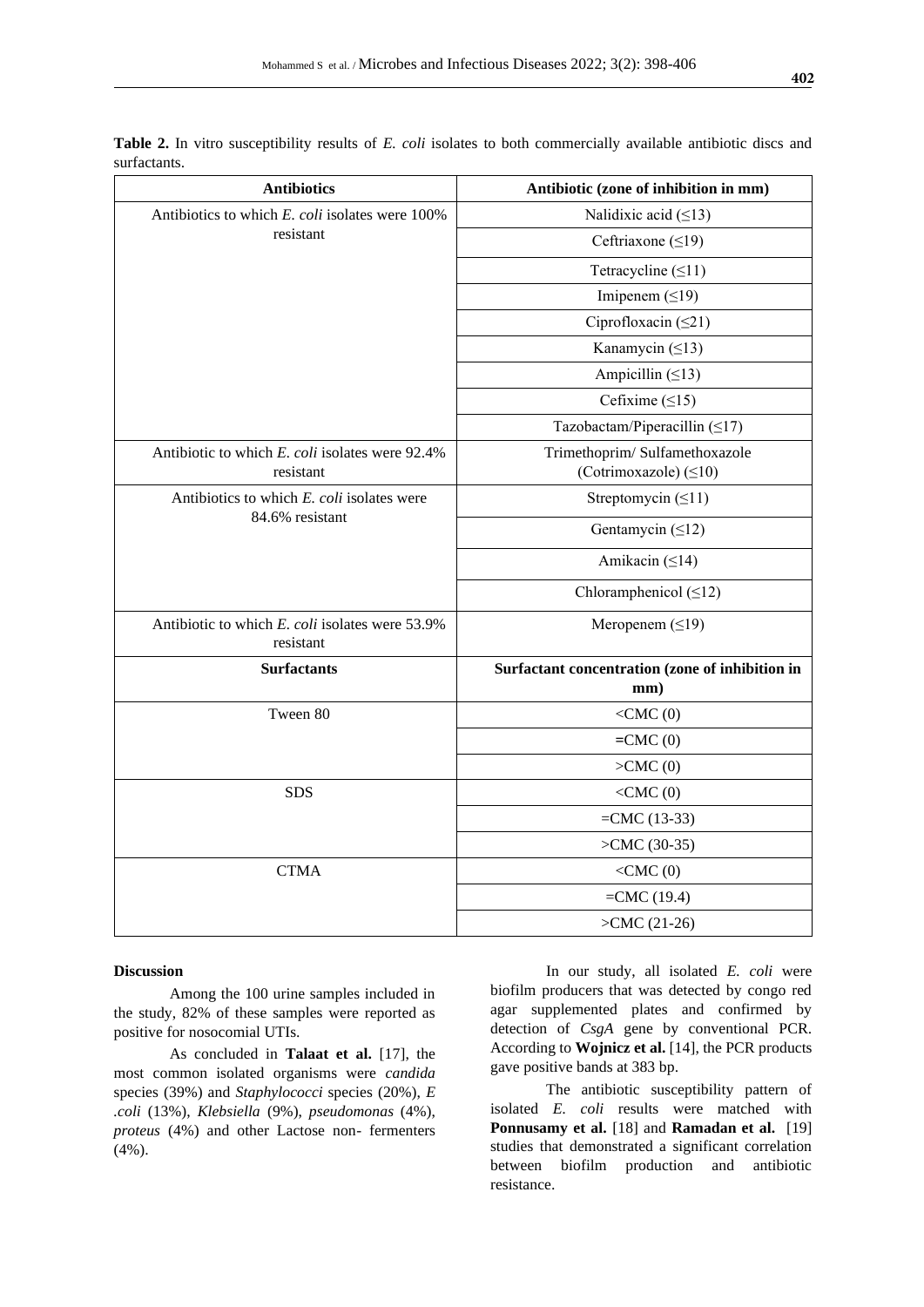In this study, Tween 80 showed inhibition of biofilm formation by 15% of all samples at a concentration 0.1% (>CMC) which is consistent with **Sloup et al.** [20] that found that Tween 80 treatment was able to disperse biofilms resulting in a strong inhibition of biofilm formation.

**Wu et al.** [21] found that Tween 80 has a higher propensity persist as micelle near and above CMC and accumulates at air-liquid interface competing with cell adsorption and prevent cells from mechanically coupling at the interface. This inhibition of pellicle formation appeared as disappearance or fading of black color on CRA.

In this study SDS show biofilm inhibition by 23% at concentration =2.36mg/ml and at concentration=4.72mg/ml. **Taş et al.** [22] reported that SDS significantly affects a membrane protein's functions, without a gross destruction of the membrane. At higher concentrations, closer to the surfactant CMC, equilibrium is established between the cell membrane components associated with the lipid bilayer phase and a co-existing micellar pseudo phase in the aqueous medium that results in dissolution of several components of the lipid bilayer into micelles, destruction of cell membrane integrity, and cell lysis.

**Santos et al.** [23] who supported our findings by demonstrating that low concentrations of SDS did not alter protein conformation. At a concentration equal to CMC SDS began to induce protein unfolding, at the concentrations above CMC SDS decreased surface tension and formed free micelles after saturation.

In this study we found that CTMA inhibited the biofilm formation at  $CMC = 0.4$ mg/ml by 7% and above CMC =0.8mg/ml by 38%.

The ability of Cetyl Trimethyl Ammonium Bromide (CTMA/ CTAB) surfactant to inhibit *E. coli* biofilm observed in this study was due to the fact that *E. coli* cells were subjected to purely oxidative stress as a result of CTAB treatment. Since superoxide and hydrogen peroxide were made. CTAB, when used at the appropriate concentrations, caused cell lysis and bacterial growth in the short term [24].

In this study, Tween 80 has insignificant inhibitory effect on bacterial growth. On the other hand, SDS has inhibitory effect on growth of *E. coli*  isolates when used at a concentration <CMC and =CMC and CTMA have inhibitory effect on growth of *E. coli* isolates when used at a concentration  $>CMC$ .

**Odahara** [25] and **Abboud et al.** [26] said that certain concentrations of SDS could be toxic to microorganism because SDS adsorption produces depolarization of cell membrane and consequently decreases the absorption of nutrient and modifies the substances from cell metabolism. The bacteria may also be killed by possible detergents effect that strips the Lipopolysaccride outer layer of gram-negative bacteria when the SDS concentration is high. **Salton et al.** [27] said when *E. coli* cells suspensions treatment as 1.5 mg dry weight bacteria with 45 *μ*g. CTAB/ml. for 5 min. at  $20^{\circ}$  results in the death of *c.* 30 % of the cells and initiates the leakage of cellular constituents.

#### **Conclusion**

This study concluded that the biofilm producing UPEC strains were resistant to most tested antimicrobial agents that calls for an urgent need to control the overuse of antibiotics. Therefore, surfactants that have inhibitory and disruptive effect on biofilm formation and inhibitory effect on growth of UPEC were evaluated in this study. The inhibition Assay of the *E. coli* biofilm by surfactant agents resulted in ability of inhibition of Tween 80 by 15%, SDS by 23% and CTMA by 38.4% above CMC, however at CMC Tween 80 by 0%, SDS by 23% and CTMA by 7%. The three types of surfactants used in the study gave inhibition of biofilm formation when tested by laboratory trials. Therefore, our results should be confirmed in clinical trials to be able to recommend tested surfactant in prevention of and treatment of UTIs.

#### **Limitations of the study**

To be more informative, this study has to be compared with the *in vivo* testing of antimicrobial activity of the studied surfactants, as it is a wellknown fact that many *in vivo* factors can alter the pattern of results (mainly the host immune response). However, *in vivo* studies require a prior large-scale evaluation of the safety of the studied surfactants.

#### **Conflict of interest**

The authors have no conflicts of interest to declare that are relevant to the content of this article.

#### **Funding source**

This research has not been funded with any specific grant from any funding agency.

#### **Authors' contributions**

Shereen M. Mohammed conceived and designed the study and wrote the original draft of the manuscript. Omnia A. Ahmed administered the project, collected and analyzed the data. Mostafa Samy Abbas provided clinical evaluation of study groups and helped in collecting participants' data. While Ismail S. Mohamed and Wegdan A. Mohamed participated in revising the article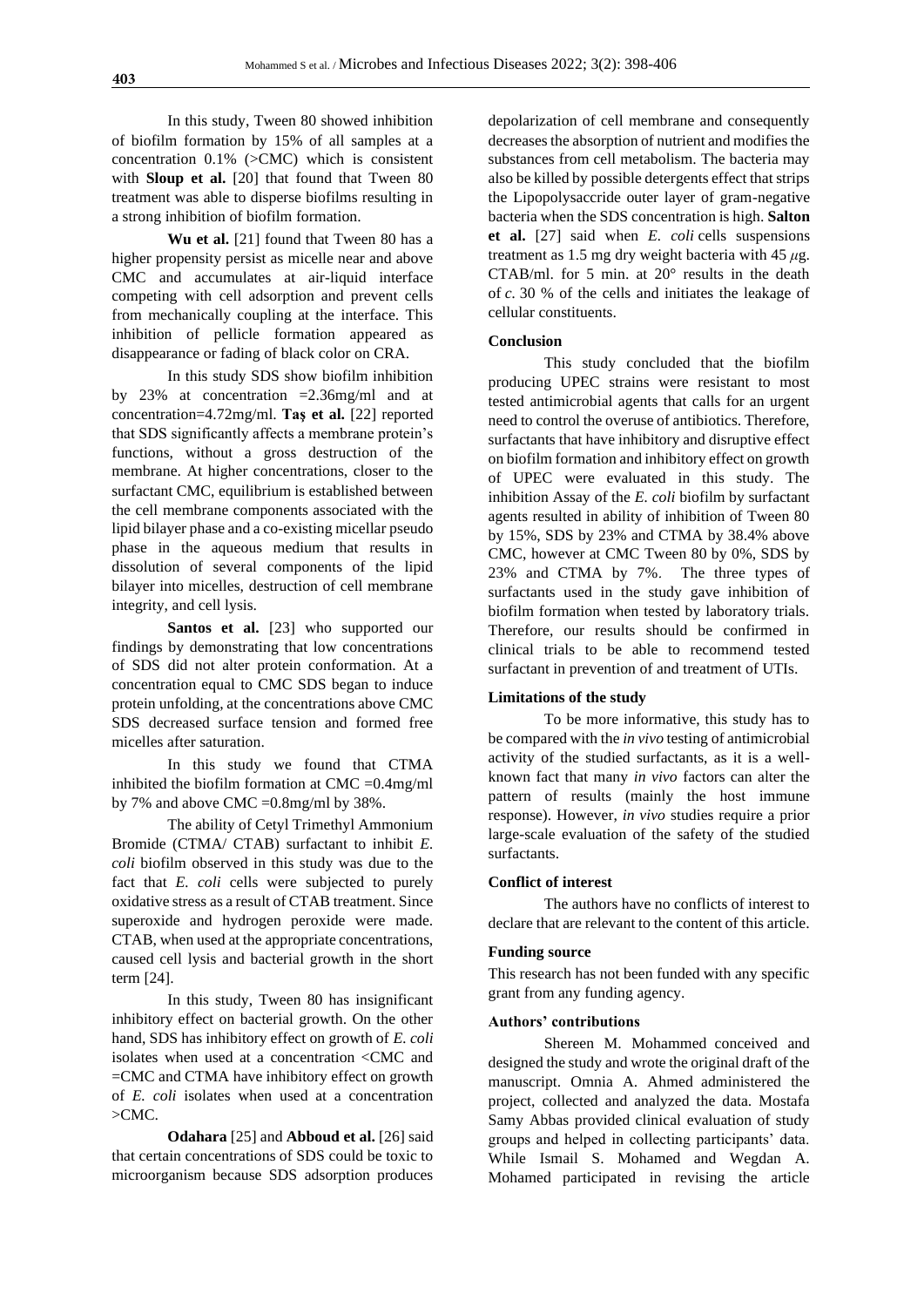critically and approved its intellectual content. All authors have reviewed and approved the final version of the manuscript.

#### **Acknowledgement**

Authors like to provide deep thanks and gratitude to all the Staff Members of Microbiology & Immunology Department, Faculty of Medicine, Assiut University for their help and encouragement. Also many thanks to other numerous professional colleagues who assisted in making the study a successful one. They are well appreciated.

#### **Data availability**

The datasets generated during and/or analyzed during the current study are available from the corresponding author on reasonable request.

#### **References**

- 1-**Khan HA, Baig FK, Mehboob R.** Nosocomial infections: Epidemiology, prevention, control and surveillance. Asian Pacific Journal of Tropical Biomedicine 2017;7(5): 478-482.
- 2-**Mohammed J, Abubakar BM, Yusuf H, Sulaiman MD, Saidu H, Idris A, Tijani H.** Bacterial biofilm: a major challenge of catheterization. J. of Microbiology Res 2013;3(6): 213-223.
- 3-**Nüesch-Inderbinen MT, Baschera M, Zurfluh K, Hächler H, Nüesch H, Stephan R.** Clonal diversity, virulence potential and antimicrobial resistance of *Escherichia coli* causing community acquired urinary tract infection in Switzerland. Frontiers in microbiology 2017;8: 2334.
- 4-**Schneeberger C, Kazemier BM, Geerlings SE.** Asymptomatic bacteriuria and urinary tract infections in special patient groups: women with diabetes mellitus and pregnant women. Current opinion in infectious diseases 2014;27(1): 108-114.
- 5-**Bhoite S, Van Gerven N, Chapman MR, Remaut H.** Curli biogenesis: bacterial amyloid assembly by the type VIII secretion pathway. American Society for Microbiology 2019;8 (2).
- 6-**Peters DT, Waller H, Birch MA, Lakey JH.** Engineered mosaic protein polymers; a simple route to multifunctional biomaterials. Journal of biological engineering 2019;13(1): 1-14.
- 7-**Pogodin S, Hasan J, Baulin VA, Webb HK, Truong VK, Nguyen THP, et al.** Biophysical model of bacterial cell interactions with nanopatterned cicada wing surfaces. Biophysical journal 2013;104 (4): 835-840.
- 8-**Kim S, Jung UT, Kim SK, Lee JH, Choi HS, Kim CS, et al.** Nanostructured multifunctional surface with antireflective and antimicrobial characteristics. ACS applied materials & interfaces 2015;7(1): 326-331.
- 9-**Pereira MO, Machado I, Simoes M, Vieira M.** Preventing biofilm formation using surfactants. Infection and immunity 2007;2(6): 15-21.
- 10-**Kwaśniewska D, Chen YL, Wieczorek D.** Biological activity of quaternary ammonium salts and their derivatives. Pathogens 2020;9(6): 459.
- 11-**Coulthard MG**. Defining urinary tract infection by bacterial colony counts: a case for 100,000 colonies/ml as the best threshold. Pediatric Nephrology 2019;34: 1639–1649.
- 12-**Singh D, Kaistha S.** Multiple antibiotic resistance and biofilm formation of catheter associated urinary tract infection (CAUTI) causing microorganisms. J Bacteriol Mycol 2018;4(3): 217-221.
- 13-**Firoozeh F, Saffari M, Neamati F, Zibaei M.** Detection of virulence genes in Escherichia coli isolated from patients with cystitis and pyelonephritis. International Journal of Infectious Diseases 2014;29: 219-222.
- 14-**Wojnicz D, Kucharska AZ, Sokół-Łętowska A, Kicia M, Tichaczek-Goska D.** Medicinal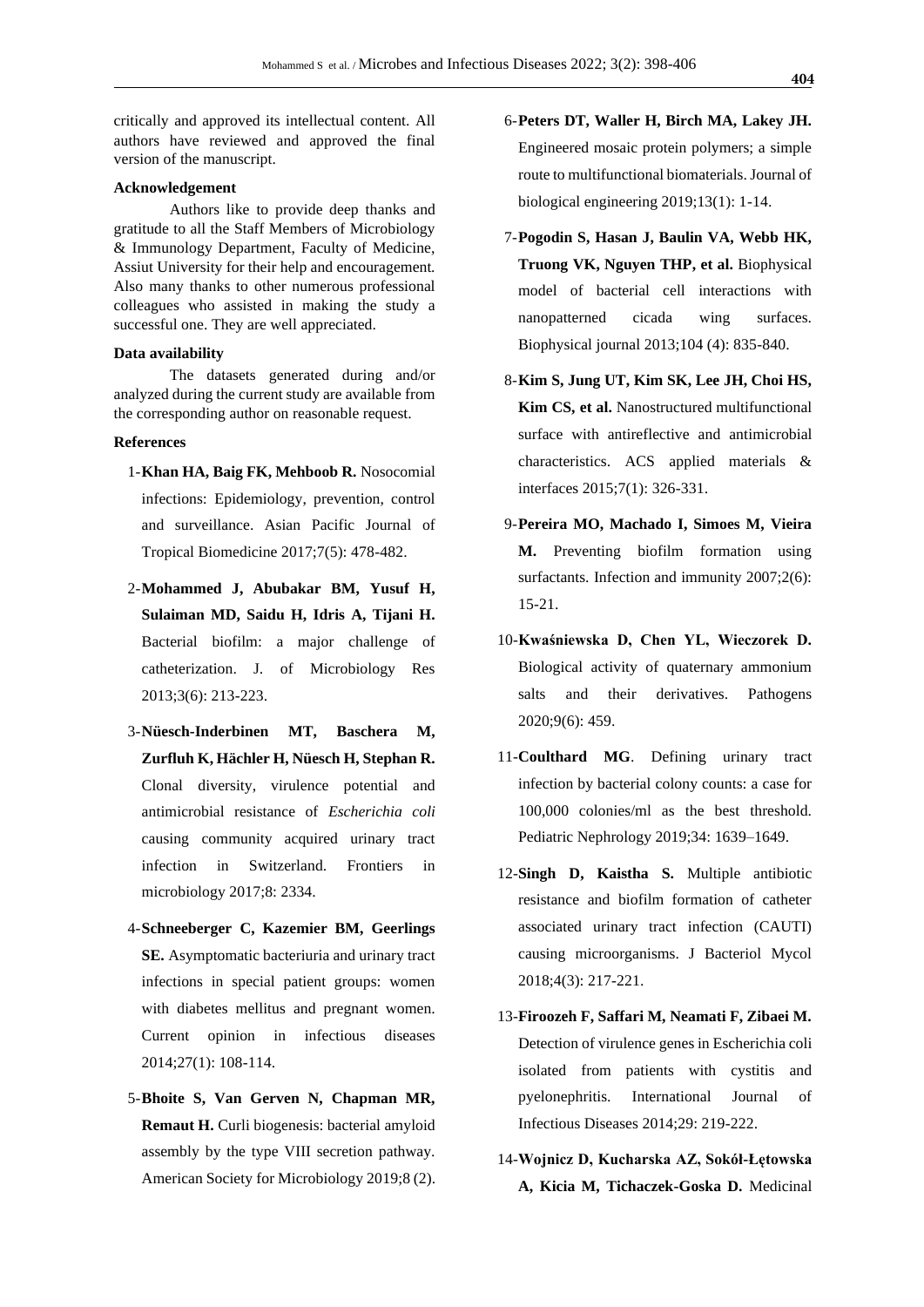plants extracts affect virulence factors expression and biofilm formation by the uropathogenic Escherichia coli. Urological Research 2012;40 (6): 683-697.

- 15-**Bauer AW, Kirby WM, Sherris JC, Turck M.** Antibiotic susceptibility testing by a standardized single disk method. Am J Clin Pathol 1966;45(4):493-496.
- 16-**Kannan S, Ashokkumar K, Krishnamoorthy G, Dhasayan A, Marudhamuthu M.** Monitoring surfactant mediated defence of gastrointestinal *Proteus mirabilis* DMTMMK1 against pathogenic consortia of Vibrio cholerae. RSC advances 2017;7(34): 20969-20980.
- 17-**Talaat M, Hafez S, Saied T, Elfeky R, El-Shoubary W, Pimentel G.** Surveillance of catheter-associated urinary tract infection in 4 intensive care units at Alexandria university hospitals in Egypt. American journal of infection control 2010;38(3): 222-228.
- 18-**Ponnusamy P, Natarajan V, Sevanan M.** In vitro biofilm formation by uropathogenic *Escherichia coli* and their antimicrobial susceptibility pattern. Asian Pacific journal of tropical medicine 2012;5 (3): 210-213.
- 19-**Ramadan R, Omar N, Dawaba M, Moemen D.** Bacterial biofilm dependent catheter associated urinary tract infections: Characterization, antibiotic resistance pattern and risk factors. Egyptian Journal of Basic and Applied Sciences 2021;8 (1): 64-74.
- 20-**Sloup RE, Cieza RJ, Needle DB, Abramovitch RB, Torres AG, Waters CM.** Polysorbates prevent biofilm formation and pathogenesis of Escherichia coli O104: H4. Biofouling 2016;32 (9): 1131-1140.
- 21-**Wu C, Lim JY, Fuller GG, Cegelski L.** Disruption of *Escherichia coli* amyloid-

integrated biofilm formation at the air–liquid interface by a polysorbate surfactant. Langmuir 2013;29 (3): 920-926.

- 22-**Taş DŞ, Çete S.** Micellar Properties and Antimicrobial Activity of a Mixed Surfactant System Constituted by Sodium Dodecyl Sulfate and Cetylpyridinium Chloride. Indian journal of pharmaceutical education and research 2017;51(4): 580-587.
- 23-**Santos SF, Zanette D, Fischer H, Itri R.** A systematic study of bovine serum albumin (BSA) and sodium dodecyl sulfate (SDS) interactions by surface tension and small angle X-ray scattering. Journal of colloid and interface science 2003;262 (2): 400-408.
- 24-**Nakata K, Tsuchido T, Matsumura Y.** Antimicrobial cationic surfactant, cetyl trimethyl ammonium bromide, induces superoxide stress in *Escherichia coli* cells. Journal of applied microbiology 2011;110 (2): 568-579.
- 25-**Odahara T.** Stability and solubility of integral membrane proteins from photosynthetic bacteria solubilized in different detergents. Biochimica Biophysica Acta (BBA)- Biomembranes 2004;1660 (1-2): 80-92.
- 26-**Abboud MM, Khleifat KM, Batarseh M, Tarawneh KA, Al-Mustafa A, Al-Madadhah M.** Different optimization conditions required for enhancing the biodegradation of linear alkylbenzosulfonate and sodium dodecyl sulfate surfactants by novel consortium of Acinetobacter calcoaceticus and Pantoea agglomerans. Enzyme and Microbial Technology 2007;41(4): 432-439.
- 27-**Salton M, Horne R, Cosslett V.** Electron microscopy of bacteria treated with cetyl